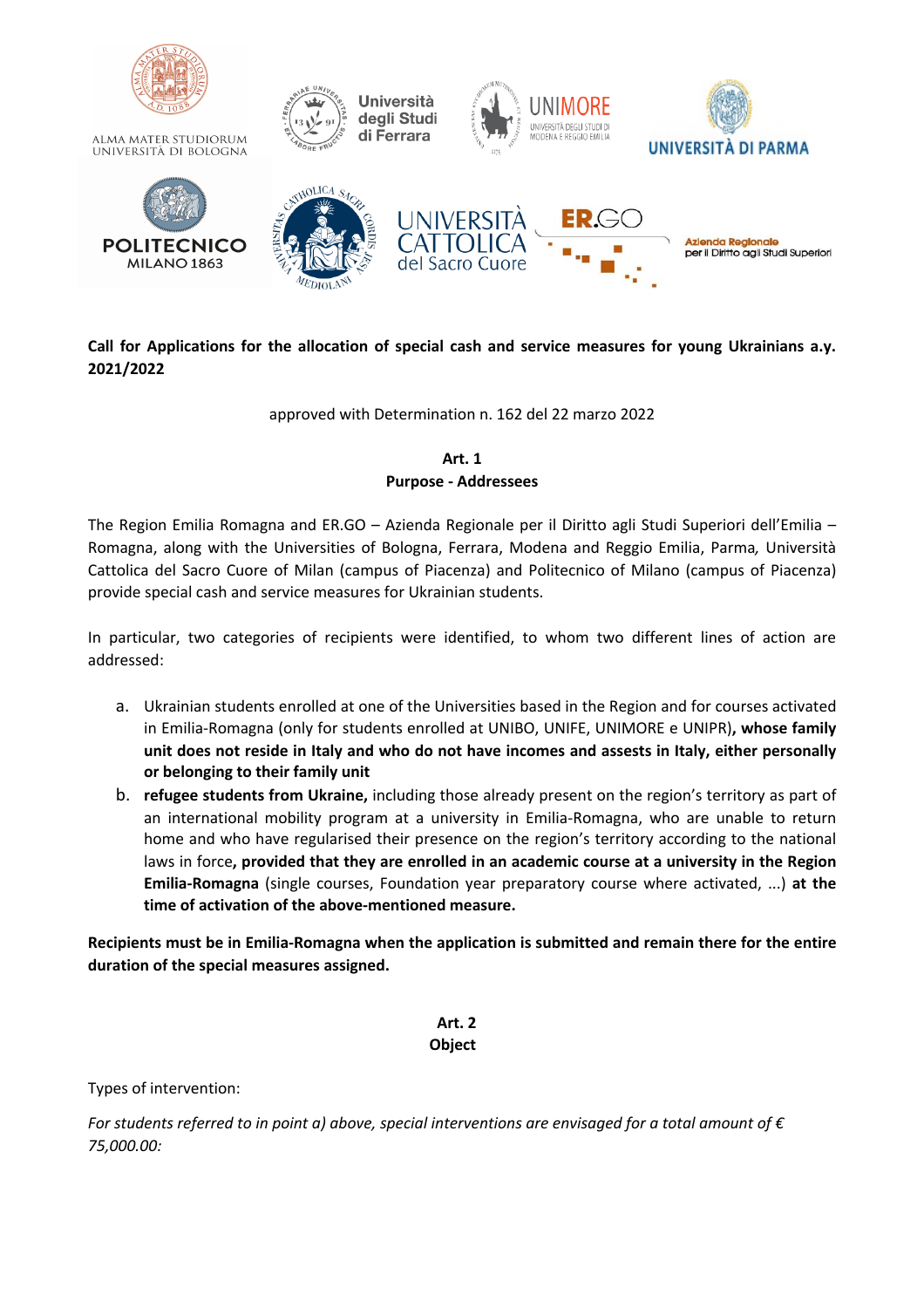1) Special contribution to cover the rental expenses, after providing a duly registered rental contract. This contribution may have a maximum amount of  $\epsilon$  2,000.00, commensurate with the rent due in the period February-September 2022.

## Alternatively

2) Pre-paid catering service amount of € 500.00 to be spent by September 30th 2022 at ER.GO's canteens and/or other facilities with an agreement with ER.GO

*For the students referred to in point b) above:*

1) A scholarship worth  $\epsilon$  3,000.00 financed by the Universities, distributed as follows:

UNIBO n. 25

UNIFE n. 5

UNIMORE n. 10

UNIPR n. 10

Università Cattolica del Sacro Cuore of Milan (campus of Piacenza) n. 5

Politecnico of Milano (campus of Piacenza) n. 3

To this scholarship is associated the tuition fee exemption

2) Free accommodation at one of ER.GO's residences for students benefiting from the Universities' interventions, until September 30th 2022, subject to actual availability.

ER.GO may also grant the accommodation service to AFAM (Institutes of higher artistic and musical education) students who fall into the category referred to in point b) of article 1.

#### **Art. 3**

# **Special measures for students enrolled at the Universities based in Emilia-Romagna for the academic year 2021/2022**

Without prejudice to the provisions of Article 1, point a), in order to be eligible for the contribution of a maximum value of €2,000.00, it is necessary to have a domicile upon payment on the site of the course attended in the period February-September 2022, documented by a duly registered rental contract. The amount of the contribution will take into account the amount of the rent paid, plus other additional expenses, in proportion to the number of contract holders.

In order to access to the prepaid amount of €500.00, the general requirements set out in Article 1, point a) apply.

Only in exceptional cases, duly documented, applications for the special interventions referred to in this article, submitted by students recipients of ER.GO's scholarship, may be considered.

ER.GO reserves the right to carry out checks on the self-certification provided with the application, with particular reference to:

- Residence of the family unit
- Ownership of incomes in Italy by the applicant or by his/her family members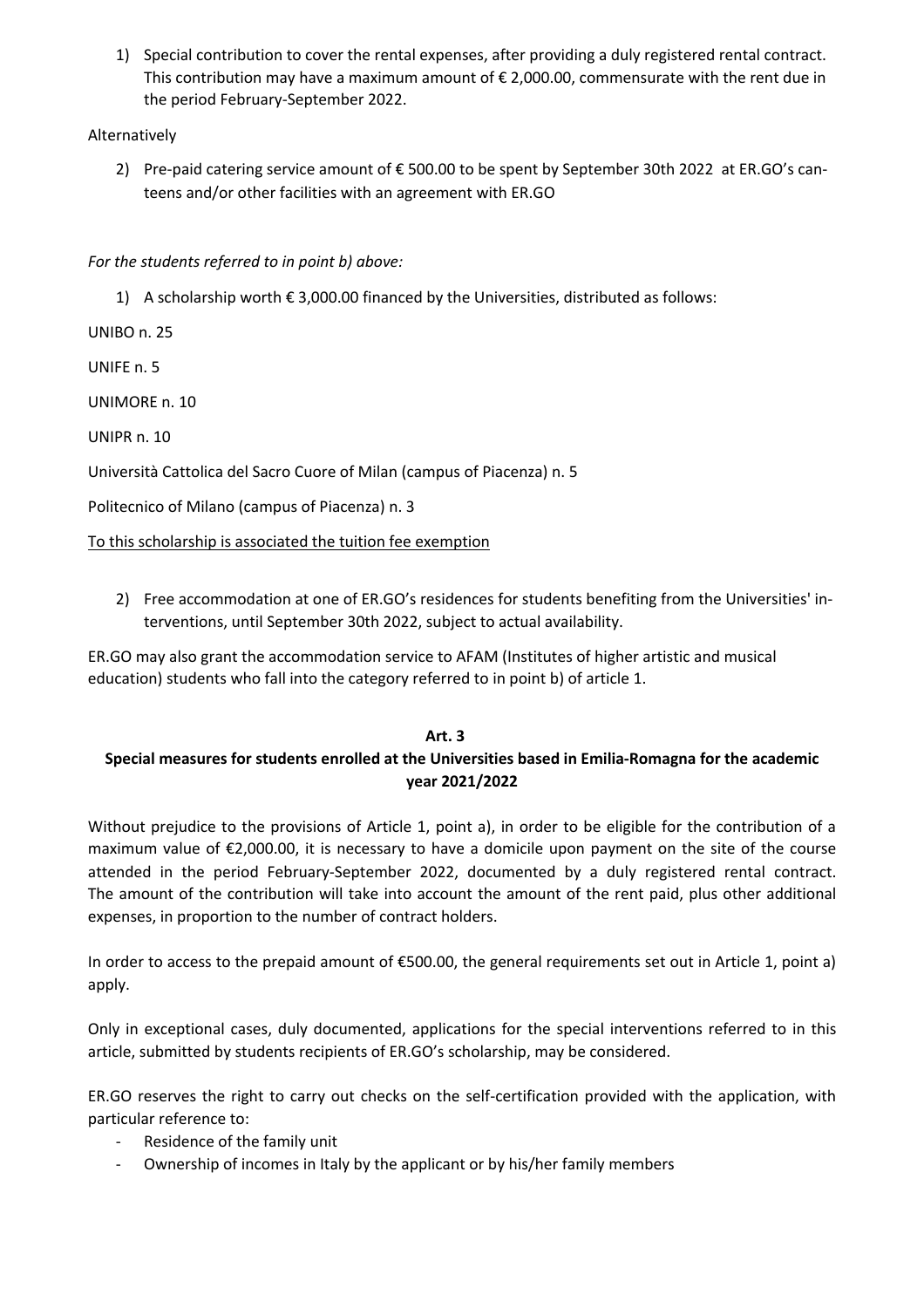## **Scholarships and associated accomodation services for students referred to in point b) of Art. 1**

The management of scholarships and associated services is carried out by ER.GO - Azienda Regionale per il Diritto agli Studi Superiori dell'Emilia Romagna.

Scholarships and services are assigned with a provision following the assessment of applications by the Commission, as per art. 6 below, and following the student's enrolment at a university course (single courses, Foundation year preparatory course where activated, ...) certified by the University of reference. The scholarship is associated to the full exemption from university fees.

The scholarship referred to in this article cannot be combined with the ER.GO's scholarship or with other scholarships and benefits provided by other public or private bodies with the same purpose.

The payment of the scholarship is made in 2 equal instalments at the following dates:

- First instalment: at the same time as the grant is awarded
- Second instalment: by July 31st 2022.

If, for any reason, the beneficiary should cease to be enrolled at a University based in Emilia Romagna for the a.y. 2021/2022, as defined in art. 1, the instalments not yet paid shall not be paid.

The free accommodation at one of ER.GO's residences is assigned at the university site attended, according to the actual availability, along with the assignment of the scholarship and until September 30th 2022.

The allocation of the accommodation is associated to a counselling service useful for defining the possible personal project of the interested students.

## **Art. 5 How and when to apply**

The present Call for Applications will be published on ER.GO's website www.er-go.it on March 22nd 2022 and it will be possible to submit the applications starting from March 23rd 2022.

In order to ensure maximum accessibility, a first deadline has been set on April 5th 2022 and a second one on April 29th 2022, subject to the actual availability of resources.

Candidates already enrolled at one of the Universities located in the Region must access their DOSSIER UTENTE in order to fill in the application form, logging in using their University credentials, or SPID, CIE or CNS credentials if they are resident in Italy.

Candidates interested in applying and not yet enrolled at one of the Universities based in the Region must contact ER.GO beforehand via the dedicated email address emergenzaucraina@er-go.it and request the activation of their DOSSIER UTENTE credentials.

There are 2 different forms available: Form A for requesting the interventions referred to in Article 3 Form B for requesting the interventions referred to in Article 4

In order to submit their applications, candidates must log in into their DOSSIER UTENTE, using the abovementioned credentials, https://dossier.er-go.it/SEZIONE MODULISTICA and fill in the form related to their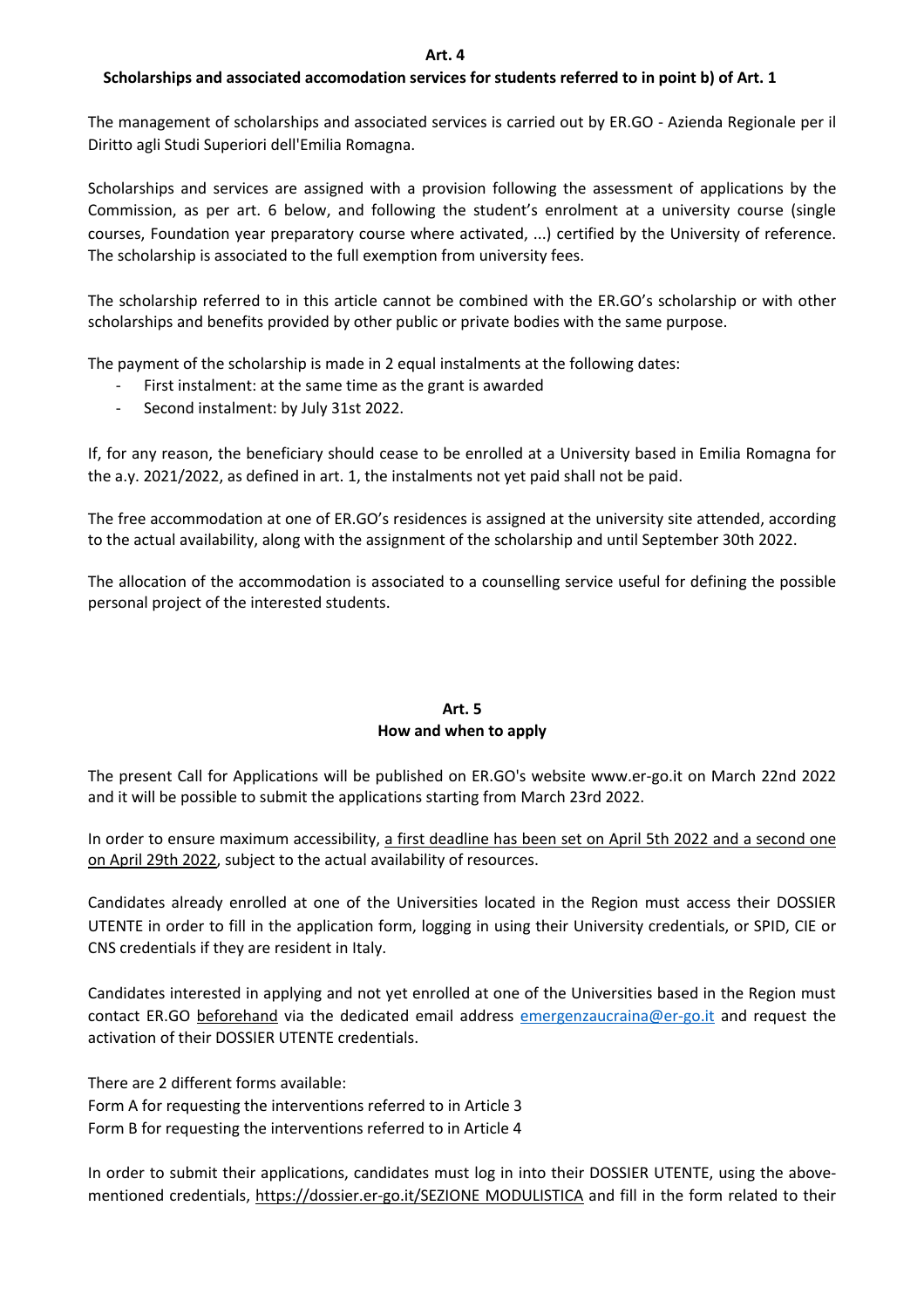own situation (Form A or Form B) by 18:00 (06:00 p.m.) of April 5th 2022 or by 18:00 (06:00 p.m.) of April 29th 2022 (in case of re-opening of the call):

## Attachment Form A, if applying for the contribution of a maximum amount of  $\epsilon$  2,000

- Copy of the rental contract, duly registered, and valid for the period February September 2022
- The payment receipt of the registration tax for the current academic year (Mod F 24 ELIDE, MODELLO RLI 2021 or other model established by the Agenzia delle Entrate). In the case of flat-rate tax option, documentation issued by Agenzia delle Entrate must also be submitted, certifying the validity of this option for the current year.

For further details, please refer to the following page on ER.GO's website ER.GO –DOCUMENTAZIONE PER DOMICLIO ONEROSO O GRATUITO - http://www.er-go.it/index.php?id=6791

### Attachment Form B

- Copy of a valid identity document;
- Appropriate documentation attesting to the regularisation of one's presence on the region's territory in accordance with the national provisions in force
- Qualifications/degrees or, if the candidate does not possess one, an equivalent document, accompanied by an official translation into Italian (difficulties in producing a translation into Italian must be reported promptly via the e-mail address emergenzaucraina@er-go.it);

**The application will be considered valid only if the applicant uploads into his/her DOSSIER UTENTE the PDF application form (Attachment A or Attachment B), duly filled in and signed, along with all the documents indicated above for the respective forms by 18:00 (06:00 p.m.) of April 5th 2022 or by 18:00 (06:00 p.m.) of April 29th 2022 (in the event of re-opening of the call).**

## **Art. 6 Assessment results**

The assessment is carried out by a joint ER.GO-Universities Commission on the basis of the documentation submitted. An interview may be conducted only if further investigation is necessary.

The selection criteria are defined by the Commission, preference is given to candidates of younger age. The selection will take into account the coherence and compatibility of students' previous academic career with the specific courses offered by the universities.

Students applying for benefits will receive a personal communication containing the outcome of their application.

### **Art. 7 Processing of personal data**

The personal data provided with applications to participate in the Call will be processed in compliance with the right to protection of personal data and the right to protection of privacy and personal identity (EU Regulation 2016/679 so-called GDPR, Legislative Decree 30.06.2003, no. 196 and subsequent amendments and additions), solely for the purposes related to the execution of this call.